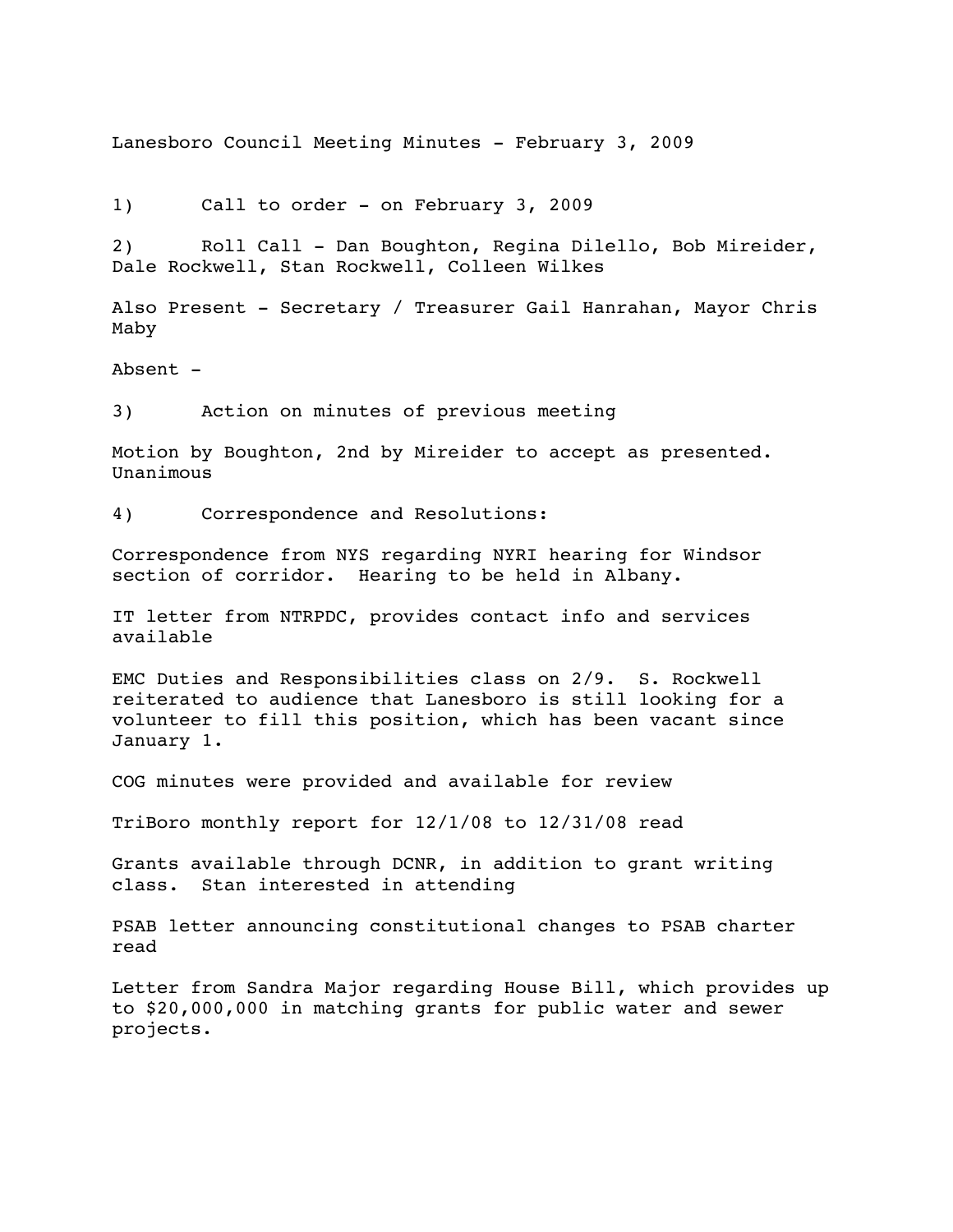Secy noted that our insurance is being reviewed, and that she needs copies of driver's licenses for anyone who uses Lanesboro equipment.

Call from purchaser of Elenor Rood property, located behind Gow and others on Viaduct St. Wanted to know about sewer access. Maby noted the 1987 ordinance has a 'tap-in' fee that is paid to Lanesboro when the owner makes connection. Council also noted that the installation of the sewer is the property owner's responsibility in its entirety.

5) Code Enforcement - Codes Inspection Incorporated will provide an overview of services at the March council meeting. Several meetings attended, checked vehicles on Foote property. The vehicles are currently parked on railroad property. Unless the railroad wants to do something, there is no enforcement / removal issue for Lanesboro to consider.

6) Community Center- \$800 in rental, minus \$25 for supplies.

7) Mayor's Report:

Chesapeake Appalachia 10 year gas lease for Luciana Park (2.68 acres) presented. Nate George and Tom (?) were on hand to provide overview of offer. Offer was not negotiable, and had different variations for the council to consider. Offer amounts ranged from \$1000/ac bonus and 14% royalty, to no bonus and 20% royalty. After general discussion and multiple questions, motion by D. Rockwell, 2nd by Mireider to allow S. Rockwell & Wilkes to sign a lease offer for \$1000/ac bonus with 14% royalty. Unanimous vote.

Scenic byway update - had a teleconference with PennDOT Harrisburg, and EMHR regarding the byway. If interest is not generated locally, the designation may be pulled. Group advised that Lanesboro can apply for a grant to fund improvements along the byway within the borough, even if the other municipalities choose not to. The deadline for the application this year was 1/2/2009. EMHR will work with municipalities at southern end of corridor, and Maby will try to gather interest from the northern end. Also, EMHR and Maby will work together on a grant application for next year if council find acceptable. After discussion, motion by Dilello, 2nd by Wilkes to authorize Maby to attempt to gather interest from local municipalities on the corridor, and then work with EMHR to write a grant. Unanimous.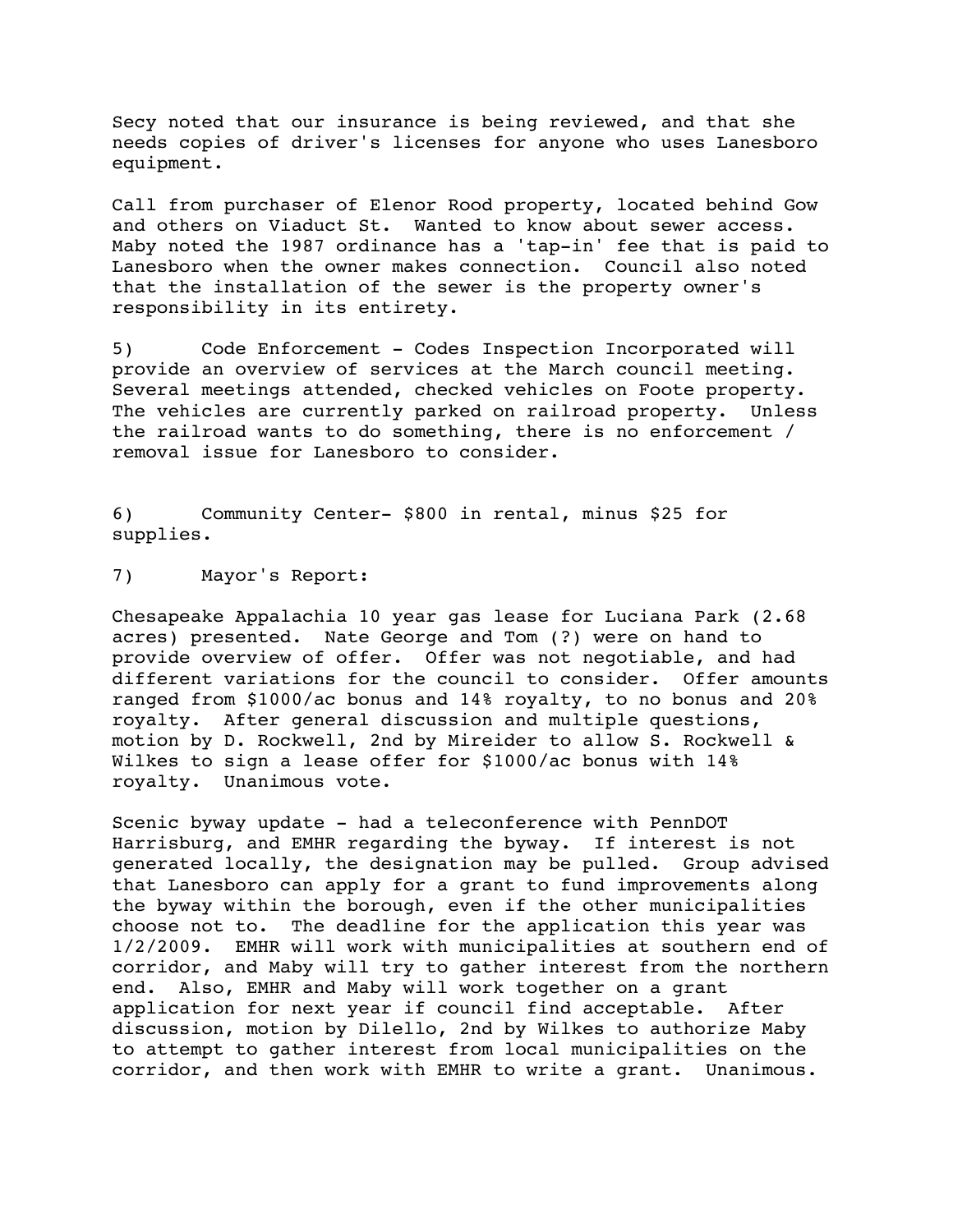## 8) Unfinished business:

Mountain Road loan update - loan has been approved by DCED and forwarded on via Express Mail to PennStar. Secy provided detailed breakdown of Mountain Road costs, which totaled \$104,603.50, in addition to a\$6,600 'penalty' from the contractor. The penalty appeared on the last bill without any explanation, leaving the perception it was because the bill was overdue. Maby questioned when the bill was presented. The first bill was sent in the summer, but the work was not completed until late October. Council noted that there was no agreement on partial payments, and that the bill should not have been sent until the work was finished. Regarding the bill, the grant provided \$64,000, and the just now processed loan provides another \$50,000 towards it, leaving the balance of nearly \$14,000. Maby suggested that in lieu of trying to extend the grant or get another loan to pay it off, to use liquid fuels money, with the caveat that there would be very little money left to do any other roadwork in the borough this year. Motion by Rockwell, 2nd Mireider to pay the bill in its entirety, except the penalty. Unanimous vote.

## 9) New business:

Applegate excess garbage - how much to bill. The equivalent of approximately 80 extra cans of garbage were left out in January. Maby stated that based on 2 cans per week, the households are billed for 104 cans per year. Maby suggested the extra bill be equal to 75% of the yearly bill. After discussion, motion by D. Rockwell, 2nd by Dilello to bill an additional \$150 for January. A letter explaining the extra billing will be included in the next bill. Additionally, a letter will be included in all garbage bills explaining that any continual excess amounts of garbage will be billed accordingly. Unanimous

Similar situation has occurred at Frank Schmidt residence, but on a smaller scale. After discussion, motion by Wilkes, 2nd by Mireider to bill Schmidt an extra \$35, with letter explaining why. Unanimous

Potter property delinquent bill paid in full - approximately \$4,300.

Vacant seat - ad running in newspaper states that written letters of interest will be accepted until the March meeting. Jason Fissel has already provided letter of interest. Will hold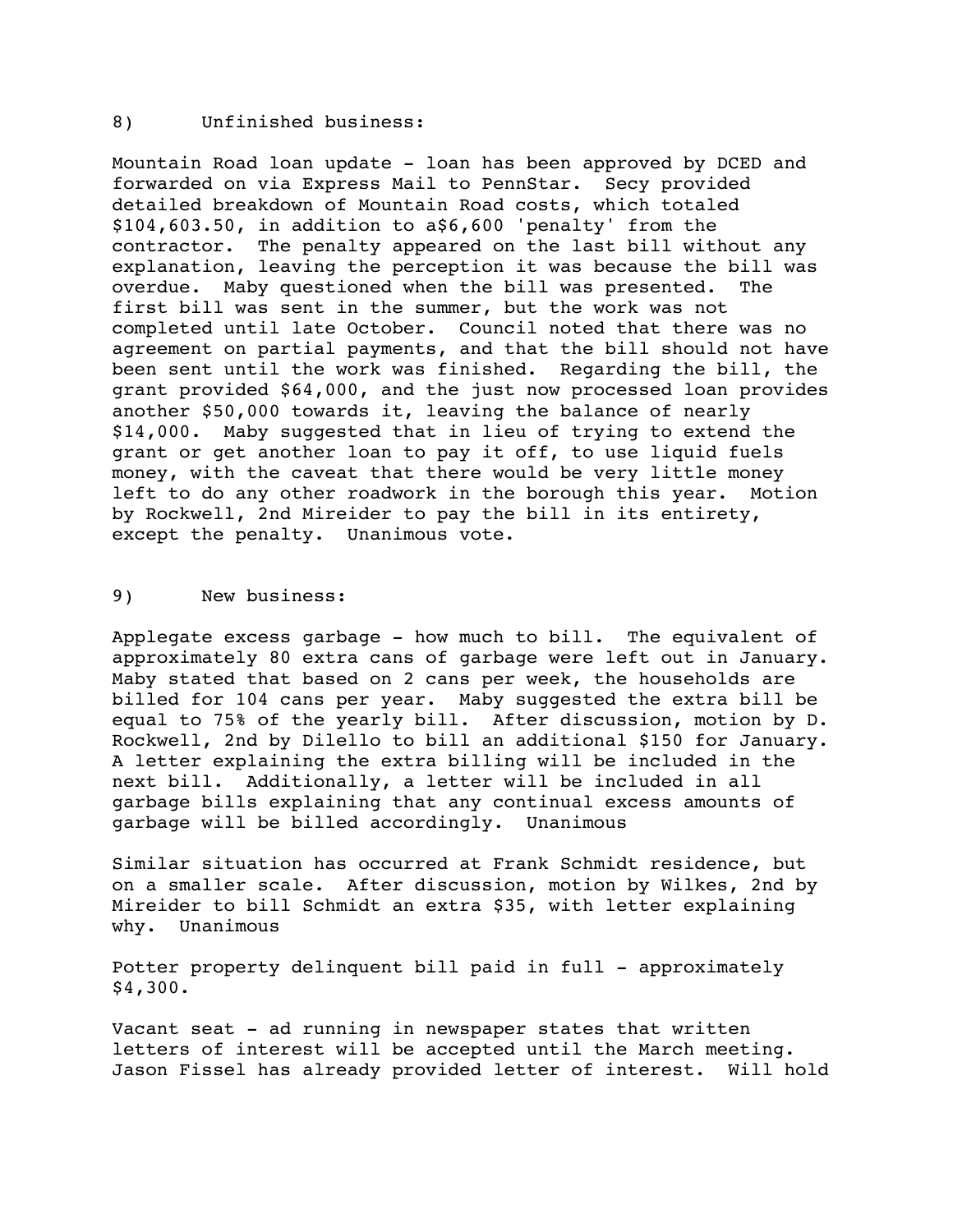his until next month's meeting, in case someone else steps forward for consideration.

Secy has forms available for those positions up for reelection, but are not available until 2/17/09

Boughton::

Snowplow - transmission had a valve problem, fixed by Culnane's, was under warranty.

Snowplow - in for inspection at Cleveland's. Needs some maintenance work done prior, including marker lights, muffler, tailpipe, and a few other miscellaneous items.

Garbage truck - fuel jelled one week, hydraulic cylinder broke the following week, causing the other side to twist. Both sides need to be repaired, schedule worked out with Hackers Packers to do the work.

Lanesboro did a pickup at the Fire Station, no fee charged, simply a way of thanking them for assisting Lanesboro many times.

D. Rockwell - asked if the State Police had been contacted. Maby noted that Chief Record had sent a letter in, which is the first step in the process. This gets Lanesboro on the visit list, but noted there is no set schedule for when they would be doing this. Maby reminded council that they have a written and signed agreement with BS regarding the repairs to the road. General discussion followed, including the possibility of taking them to court. Upon conclusion, S. Rockwell to provide details in writing to Wilkes, who will in turn speak with an attorney. This will be followed up at next month's meeting.

10) Visitors (requesting time on floor): =20

Ashley Depew volunteered to coordinate a snowman building contest. Each residence/child can participate, and build them in their yard. She suggested a cost of \$5 to enter, with the proceeds being used toward diesel fuel for the tractor. Everyone thought this was a great idea. Wilkes will coordinate distributing flyers door to door with the scouts. Ashley will contact Maby via email with the flyer, who will in turn distribute it to the council.

Other visitors included Sandy & Jerry Benson, Jason Fissel, Tim Tompkins, Will Potter, and Jo Ann Depew.